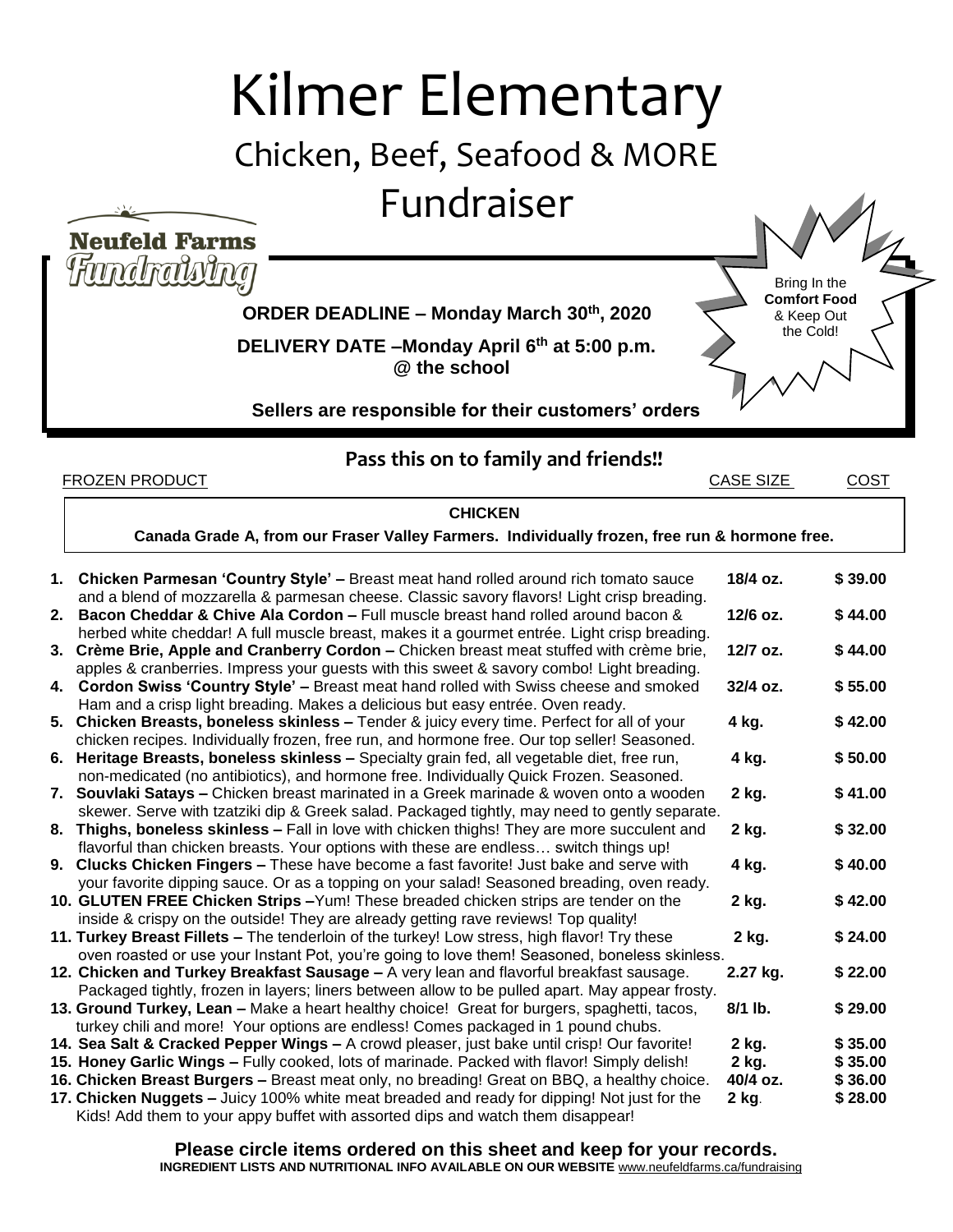## **AAA BEEF, PORK, SEAFOOD, & APPETIZERS**

..., PONN, SEALOOD, & APP<br>Handpicked for quality & price

| 18. Top Sirloin Steaks - Juicy baseball cut. 3 packages of 3 steaks frozen together. Center ct.<br>19. N.Y. Striploin Steaks - There's nothing better than a delicious, juicy, mouth-watering steak!<br>Sear these on the grill and sprinkle with Montreal Steak Spice! | 9/6 oz.<br>9/8 oz. | \$32.00<br>\$57.00 |
|-------------------------------------------------------------------------------------------------------------------------------------------------------------------------------------------------------------------------------------------------------------------------|--------------------|--------------------|
| 20. Bacon Wrapped Tenderloin - Perfectly aged steaks wrapped in smoky bacon!                                                                                                                                                                                            | 8/6 oz.            | \$48.00            |
| 21. Sirloin Beef Burgers - These gourmet burgers are tasty and juicy every time!!                                                                                                                                                                                       | 24/5 oz.           | \$37.00            |
| 22. Shaved Prime Rib - Just thaw & simmer in beef jus (not included) and serve on a crusty roll                                                                                                                                                                         | 12/5 oz.           | \$43.00            |
| for a deliciously tender beef dip! Or stir fry with peppers for a Philly Cheesesteak. Yum!                                                                                                                                                                              |                    |                    |
| 23. Farmer Sausage - This pork sausage is so flavorful! Serve with a tossed salad and mashed                                                                                                                                                                            | 4 kg.              | \$50.00            |
| potatoes! Also perfect as a side for your weekend breakfast menu! A Fraser Valley favorite!                                                                                                                                                                             |                    |                    |
| 24. Breaded Veal Cutlets - Fork tender veal, coated in savory breadcrumbs. Oven ready for an                                                                                                                                                                            | 16/4 oz.           | \$33.00            |
| easy dinner. Awesome with a mushroom gravy or in your veal parmigiana with spaghetti!                                                                                                                                                                                   |                    |                    |
| 25. Lean Ground Beef - Top quality, and packaged in 1 pound chubs. Easy to use!                                                                                                                                                                                         | 10/1 lbs.          | \$41.00            |
| 26. Italian Beef Meatballs - Fully cooked 1/2 oz. beef meatballs lightly seasoned with parsley,                                                                                                                                                                         | 2.27 kg.           | \$31.00            |
| onion, garlic powder, and parmesan cheese. Ready to add to pasta or your appetizer menu.                                                                                                                                                                                |                    |                    |
| 27. Bacon, fully cooked - 100 Individual slices of ready to eat bacon. Never fry bacon again!                                                                                                                                                                           | 100 pcs.           | \$31.00            |
| 28. Wild Sockeye Salmon Fillets - From the icy waters of Alaska. Skin on, 6 oz perfect portions.                                                                                                                                                                        | 8/6 oz.            | \$50.00            |
| 29. Crispy Battered Shrimp - Crispy premium tail-off white shrimp lightly battered. Just bake                                                                                                                                                                           | 2.5 lbs.           | \$34.00            |
| until crisp & serve with Thai Chili Sauce. Gluten friendly! (Formerly called Bam Bam Shrimp)                                                                                                                                                                            |                    |                    |
| 30. Pub Style Battered Cod (3 oz) - Golden battered Wild Pacific cod fillets. A light crunch and                                                                                                                                                                        | 5 lbs.             | \$52.00            |
| flaky texture. Serve with fries & tartar sauce or whip up delicious fish tacos in a pinch! Oven ready.                                                                                                                                                                  |                    |                    |
| 31. Gourmet Halibut Burger - These are the top of the seafood burger line! Ocean Wise natural 8/4.5 oz.                                                                                                                                                                 |                    | \$36.00            |
| Wild Alaskan Halibut full muscle burger. Lightly seasoned panko breading for a crisp finish.                                                                                                                                                                            |                    | \$36.00            |
| 32. Savoury Salmon Hand Pie - *NEW* - Puff pastry generously stuffed with wild sockeye                                                                                                                                                                                  | 18/100 gr.         |                    |
| salmon and creamy spinach & artichoke filling. A gourmet handmade entrée courtesy of our chef!<br>33. Baby Back Ribs - Try the recipe included for 'fall off the bone' tender barbecue pork ribs.                                                                       | 3.2 kg.            | \$43.00            |
|                                                                                                                                                                                                                                                                         |                    |                    |
| Bake low & slow for 4 hours, add BBQ sauce & finish on the grill or under broiler. 6-7 racks<br>34. Maple Pork Breakfast Sausage - A juicy breakfast sausage with a hint of maple. Perfect                                                                              | 2.27 kg.           | \$24.00            |
| for breakfast, lunch or dinner! The kids will love these! Natural pork casing. 55 sausages.                                                                                                                                                                             |                    |                    |
| 35. Bacon Wrapped Scallops - These make an elegant appetizer or easy side dish. They are                                                                                                                                                                                | 2 lbs.             | \$35.00            |
| already skewered, so you just bake & serve! Great with or without sauce!                                                                                                                                                                                                |                    |                    |
| 36. Mini Vegetable Spring Rolls - Just bake in the oven until light and crispy, and serve with                                                                                                                                                                          | 40 pcs.            | \$26.00            |
| plum sauce. An excellent addition to your appetizer menu! The best Spring Rolls around!!                                                                                                                                                                                |                    |                    |
| 37. Macaroni & Cheese Wedges - Add something fun to your table! These are most definitely                                                                                                                                                                               | 3 lbs.             | \$25.00            |
| a crowd pleasing party appetizer, plus a perfect snack or weekend lunch for the kids.                                                                                                                                                                                   |                    |                    |
| 38. Pickle Spears - Brined pickles cut into wedges and lightly coated in a tangy dill breading.                                                                                                                                                                         | 5 lbs.             | \$24.00            |
| Awake your senses with this fun bold flavor & crunchy texture, perfect for dipping!                                                                                                                                                                                     |                    |                    |
|                                                                                                                                                                                                                                                                         |                    |                    |
| QUICK, DELICIOUS & ALL LOCALLY MADE                                                                                                                                                                                                                                     |                    |                    |
| Because We Love to Support Local!!                                                                                                                                                                                                                                      |                    |                    |
| 39. Traditional Shepherd's Pie - Homemade goodness!! Made with beef, veggies and gravy<br>and topped with buttery mashed potatoes and cheddar cheese. Comfort food!                                                                                                     | 4/850 gr.          | \$44.00            |

- **40. Helmi's Premium Homemade Perogies –** Just boil and serve with sour cream & bacon bits! **4/1 kg. \$ 32.00** 2 bags of potato, cheddar cheese & onion, 2 bags potato, bacon & onion. 2 dozen per bag.
- **41. Chicken Pot Pies** Chicken, potatoes, veggies and gravy in a gourmet crust. So good! **12/4 inch \$ 36.00 42. Meat Lasagna with 4 Cheeses –** Fresh pasta layered with meat sauce, mozzarella, cottage, 8/330 gr. romano, and parmesan cheeses! Individual serving size. Kid friendly and filling too!
- **43. Breakfast Burrito –** A hearty burrito filled with scrambled eggs, bacon, veggies, cheese, **16/135 gr. \$ 35.00** And ham. Microwave or bake for breakfast on the go! Early morning Hockey just got easier!
- **44. Pepperoni & Sausage Calzones -** Pizza crust filled with tomato sauce, Italian sausage, **12/8 inch \$ 36.00** pepperoni, four cheeses, and pizza sauce folded over to make an 8 inch pocket.
- **45. Pizza Variety Pack -** Individual 6 inch pizzas. 6 pepperoni, 6 ham and pineapple, 6 cheese. **18/6 inch \$ 35.00** Hand stretched dough and 100% real cheeses.
- **46. Pepperoni & Cheddar Bread Sticks –** Locally made Pepperoni wrapped in soft dough with **48/4 inch \$ 42.00** Cheddar and pure grated Parmesan & Cheddar Cheese. Great for lunches or after school snacks.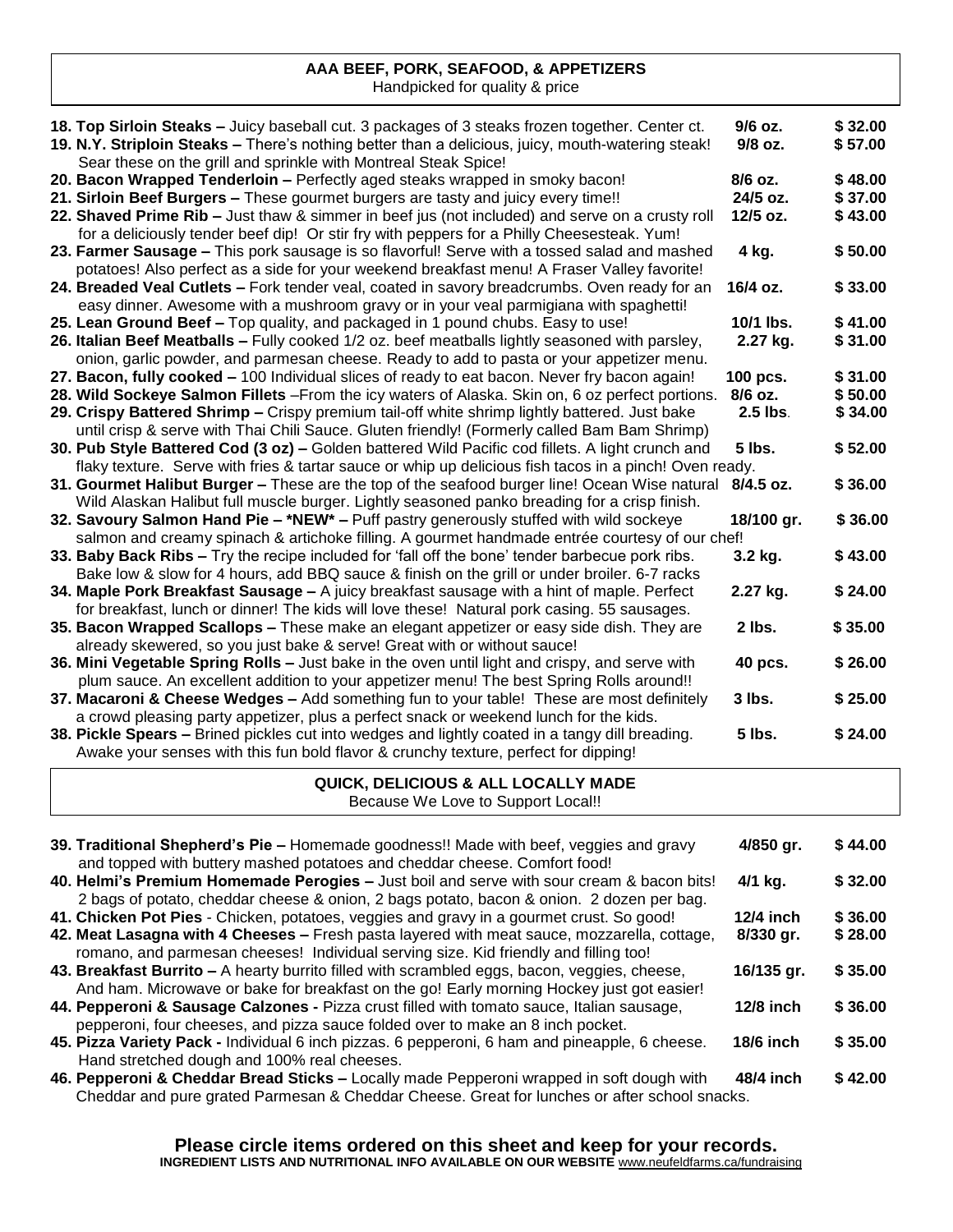## **Kilmer Elementary Order Form - Name**

| Phone number day of delivery                              |             | Email        |  |                                     |  |  |               |                 |
|-----------------------------------------------------------|-------------|--------------|--|-------------------------------------|--|--|---------------|-----------------|
| Please make cheques payable to<br>'Kilmer Elementary PAC' |             |              |  | <b>Neufeld Farms</b><br>Fundrateing |  |  |               |                 |
| <b>Products</b>                                           | <b>Size</b> | <b>Price</b> |  |                                     |  |  | <b>TOTALS</b> |                 |
| 1 Chicken Parmesan, country style                         | 18/4 oz.    | \$39.00      |  |                                     |  |  |               |                 |
| 2 Bacon Cheddar & Chive Ala Cordon                        | 12/6 oz.    | \$44.00      |  |                                     |  |  |               | $\overline{c}$  |
| 3 Crème Brie, Apple & Cranberry Cordon                    | 12/7 oz.    | \$44.00      |  |                                     |  |  |               | 3               |
| 4 Cordon Swiss, country style                             | 32/4 oz.    | \$55.00      |  |                                     |  |  |               |                 |
| 5 Chicken Breasts, boneless skinless                      | 4 kg.       | \$42.00      |  |                                     |  |  |               | 5               |
| 6 Heritage Breasts, boneless skinless                     | 4 kg.       | \$50.00      |  |                                     |  |  |               | 6               |
| 7 Souvlaki Satays                                         | 2 kg.       | \$41.00      |  |                                     |  |  |               | 7               |
| 8 Thighs, boneless skinless                               | 2 kg.       | \$32.00      |  |                                     |  |  |               | 8               |
| 9 Clucks Chicken Fingers                                  | 4 kg.       | \$40.00      |  |                                     |  |  |               | 9               |
| 10 Gluten Free Chicken Strips                             | 2 kg.       | \$42.00      |  |                                     |  |  |               | 10              |
| 11 Turkey Breast Fillets                                  | $2$ kg      | \$24.00      |  |                                     |  |  |               | 11              |
| 12 Chicken Turkey Breakfast Sausage                       | 2.27 kg.    | \$22.00      |  |                                     |  |  |               | 12              |
| 13 Ground Turkey, Lean                                    | $8/1$ lb    | \$29.00      |  |                                     |  |  |               | 13              |
| 14 Sea Salt & Cracked Pepper Wings                        | 2 kg.       | \$35.00      |  |                                     |  |  |               | 14              |
| 15 Honey Garlic Wings                                     | 2 kg.       | \$35.00      |  |                                     |  |  |               | 15              |
| 16 Chicken Breast Burgers                                 | 40/4 oz.    | \$36.00      |  |                                     |  |  |               | 16              |
| 17 Chicken Nuggets                                        | 2 kg.       | \$28.00      |  |                                     |  |  |               | 17              |
| 18 Top Sirloin Steaks                                     | 9/6 oz.     | \$32.00      |  |                                     |  |  |               | 18              |
| 19 NY Striploin Steaks                                    | 9/8 oz.     | \$57.00      |  |                                     |  |  |               | 19              |
| 20 Bacon Wrapped Tenderloin                               | 8/6 oz.     | \$48.00      |  |                                     |  |  |               | 20              |
| 21 Sirloin Beef Burgers                                   | 24/5 oz.    | \$37.00      |  |                                     |  |  |               | $\overline{21}$ |
| 22 Shaved Prime Rib                                       | 12/5 oz.    | \$43.00      |  |                                     |  |  |               | $\overline{22}$ |
| 23 Farmer Sausage                                         | 4 kg.       | \$50.00      |  |                                     |  |  |               | 23              |
| 24 Breaded Veal Cutlets                                   | 16/4 oz.    | \$33.00      |  |                                     |  |  |               | 24              |
| 25 Lean Ground Beef                                       | 10/1 lbs.   | \$41.00      |  |                                     |  |  |               | 25              |
| 26 Italian Beef Meatballs                                 | 2.27 kg.    | \$31.00      |  |                                     |  |  |               | 26              |
| 27 Bacon, Fully Cooked                                    | 100 pcs.    | \$31.00      |  |                                     |  |  |               | $\overline{27}$ |
| 28 Wild Sockeye Salmon Fillets                            | 8/6 oz.     | \$50.00      |  |                                     |  |  |               | 28              |
| 29 Crispy Battered Shrimp                                 | 2.5 lbs.    | \$34.00      |  |                                     |  |  |               | 29              |
| 30 Pub Style Battered Cod                                 | 5 lbs.      | \$52.00      |  |                                     |  |  |               | 30              |
| 31 Gourmet Halibut Burgers                                | 8/4.5 oz.   | \$36.00      |  |                                     |  |  |               | 31              |
| 32 Savoury Salmon Hand Pie                                | 18/100 gr.  | \$36.00      |  |                                     |  |  |               | 32              |
| 33 Baby Back Ribs                                         | 3.2 kg.     | \$43.00      |  |                                     |  |  |               | 33              |
| 34 Maple Pork Breakfast Sausage                           | 2.27 kg.    | \$24.00      |  |                                     |  |  |               | 34              |
| 35 Bacon Wrapped Scallops                                 | 2 lbs.      | \$35.00      |  |                                     |  |  |               | 35              |
| 36 Mini Vegetable Spring Rolls                            | 40 pcs.     | \$26.00      |  |                                     |  |  |               | 36              |
| 37 Macaroni & Cheese Wedges                               | 3 lbs.      | \$25.00      |  |                                     |  |  |               | 37              |
| 38 Pickle Spears                                          | 5 lbs.      | \$24.00      |  |                                     |  |  |               | $\overline{38}$ |
| 39 Traditional Shepherd's Pie                             | 4/850 gr.   | \$44.00      |  |                                     |  |  |               | 39              |
| 40 Helmi's Premium Perogies                               | 4/1 kg.     | \$32.00      |  |                                     |  |  |               | 40              |
| 41 Chicken Pot Pies                                       | $12/4$ inch | \$36.00      |  |                                     |  |  |               | 41              |
| 42 Meat Lasagna with 4 Cheeses                            | 8/330 gr.   | \$28.00      |  |                                     |  |  |               | 42              |
| 43 Breakfast Burrito                                      | 16/135 gr.  | \$35.00      |  |                                     |  |  |               | 43              |
| 44 Pepperoni & Sausage Calzones                           | 12/8 inch   | \$36.00      |  |                                     |  |  |               | 44              |
| 45 Pizza Variety Pack                                     | 18/6 inch   | \$35.00      |  |                                     |  |  |               | 45              |
| 46 Pepperoni & Cheddar Bread Sticks                       | 48/4 inch   | \$42.00      |  |                                     |  |  |               | 46              |
| Total Cases                                               |             |              |  |                                     |  |  |               |                 |
| Total Money                                               |             |              |  |                                     |  |  |               |                 |

**.**